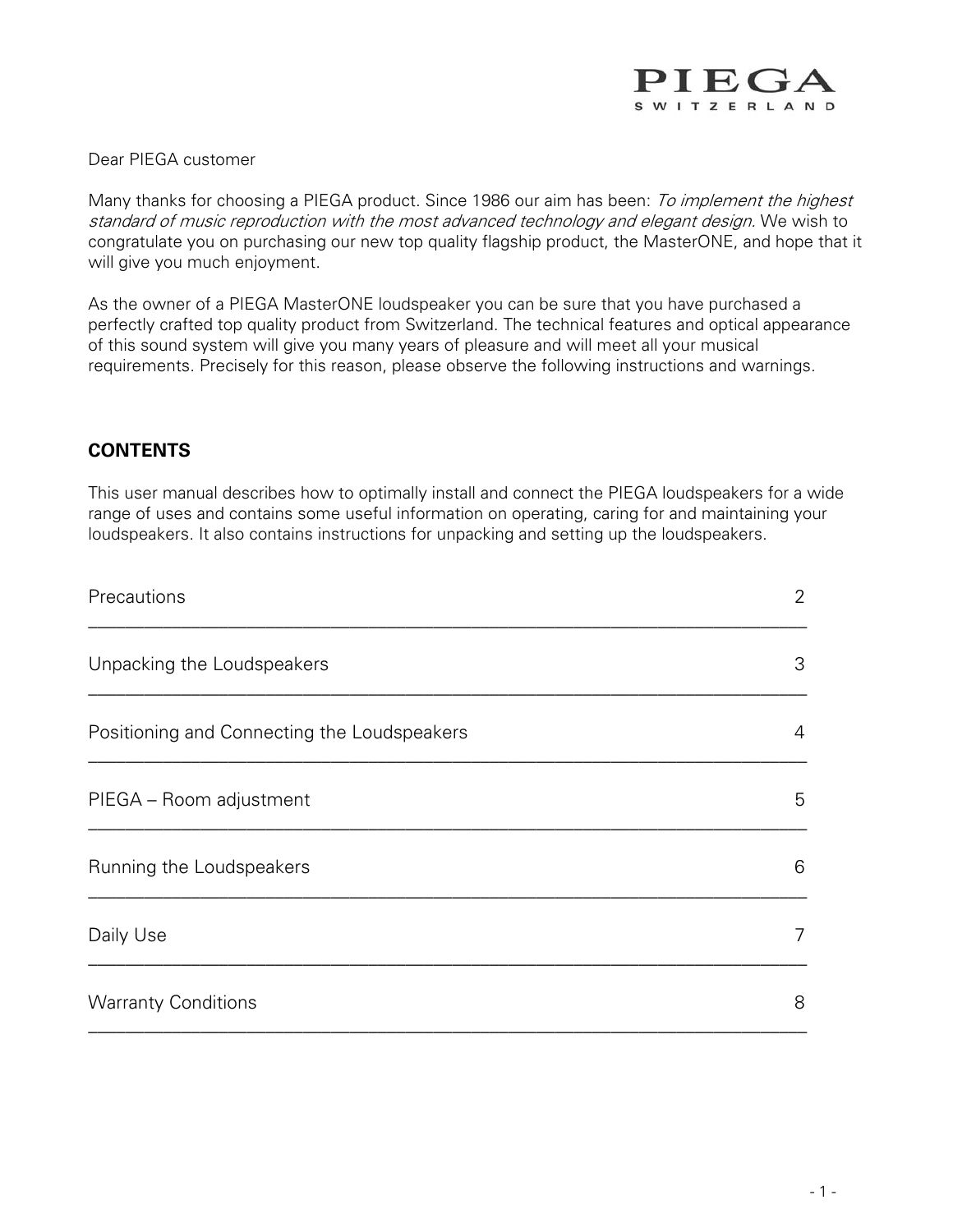### **Precautions**

Please read this user manual carefully and pay special attention to the following precautions and warnings.









### \_\_\_\_\_\_\_\_\_\_\_\_\_\_\_\_\_\_\_\_\_\_\_\_\_\_\_\_\_\_\_\_\_\_\_\_\_\_\_\_\_\_\_\_ **Safety Precautions**

Ensure without fail that your new PIEGA loudspeakers are mounted, positioned and connected exactly according to these instructions.

PIEGA loudspeakers were only designed for use in dry residential environments within a temperature range of 10...40°C.

The high quality loudspeaker chassis of PIEGA loudspeakers contain exceptionally strong magnets with magnetic fields that may impair the operation of other devices if the loudspeakers are not handled properly.

Ensure that watches or other metallic objects are not placed close to the loudspeakers. The strong magnetic fields may pull these into the diaphragms and destroy them.

Keep items such as credit cards, electronic data storage media and similar objects away from the loudspeakers. The magnetic field may cause irrecoverable loss of data.

### **Warning**

Ensure, in particular with children, that hands are not placed inside the bass tube openings (sharp edges  $\rightarrow$  risk of injury) and that objects are not inserted into these openings.

Conforms to UL STD.6500 Certified to CAN7CSA Std. E60065

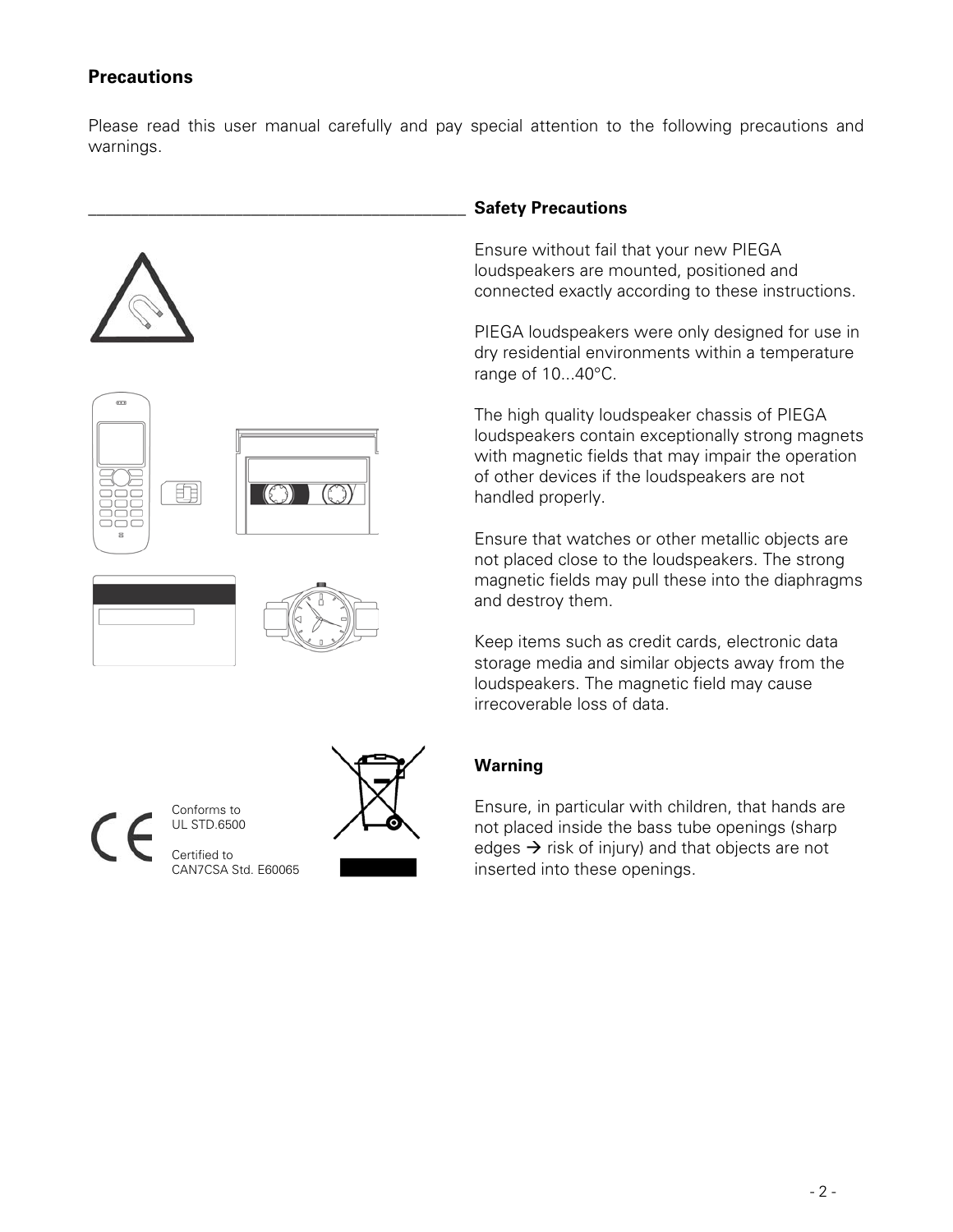## **Unpacking the Loudspeakers**

Special care was taken in the packaging of your new PIEGA quality products in order to ensure that your loudspeakers reach your living room safely and undamaged. In order to avoid any damage when unpacking the loudspeakers, follow closely the instructions below without fail.





### \_\_\_\_\_\_\_\_\_\_\_\_\_\_\_\_\_\_\_\_\_\_\_\_\_\_\_\_\_\_\_\_\_\_\_\_\_\_\_\_\_\_\_\_ **Procedure**

In order to avoid any damage when unpacking the loudspeakers or during the installation, you should always carry out the work with another person.

Before unpacking, remove any jewelry such as watches, rings, bracelets etc. in order to avoid scratching the aluminum surface.

Open the carton (fig. 1), remove the metal brackets on the carton carefully (fig. 2)

Lift out the protective cushions (fig. 3), put the carton upright (fig. 4) in the way the marking of the carton faces upwards. Lift out carefully the loudspeakers and protective cushions (fig. 5).

Check without fail that the delivery is complete, that the loudspeaker version supplied corresponds to your order, and that the loudspeakers have not been damaged in transit.

If this is the case, follow the instructions on the remaining pages or otherwise contact the dealer where you purchased the loudspeakers.

### **Warning**

PIEGA loudspeakers have cabinets made from polished aluminum. When unpacking, handle carefully at all times!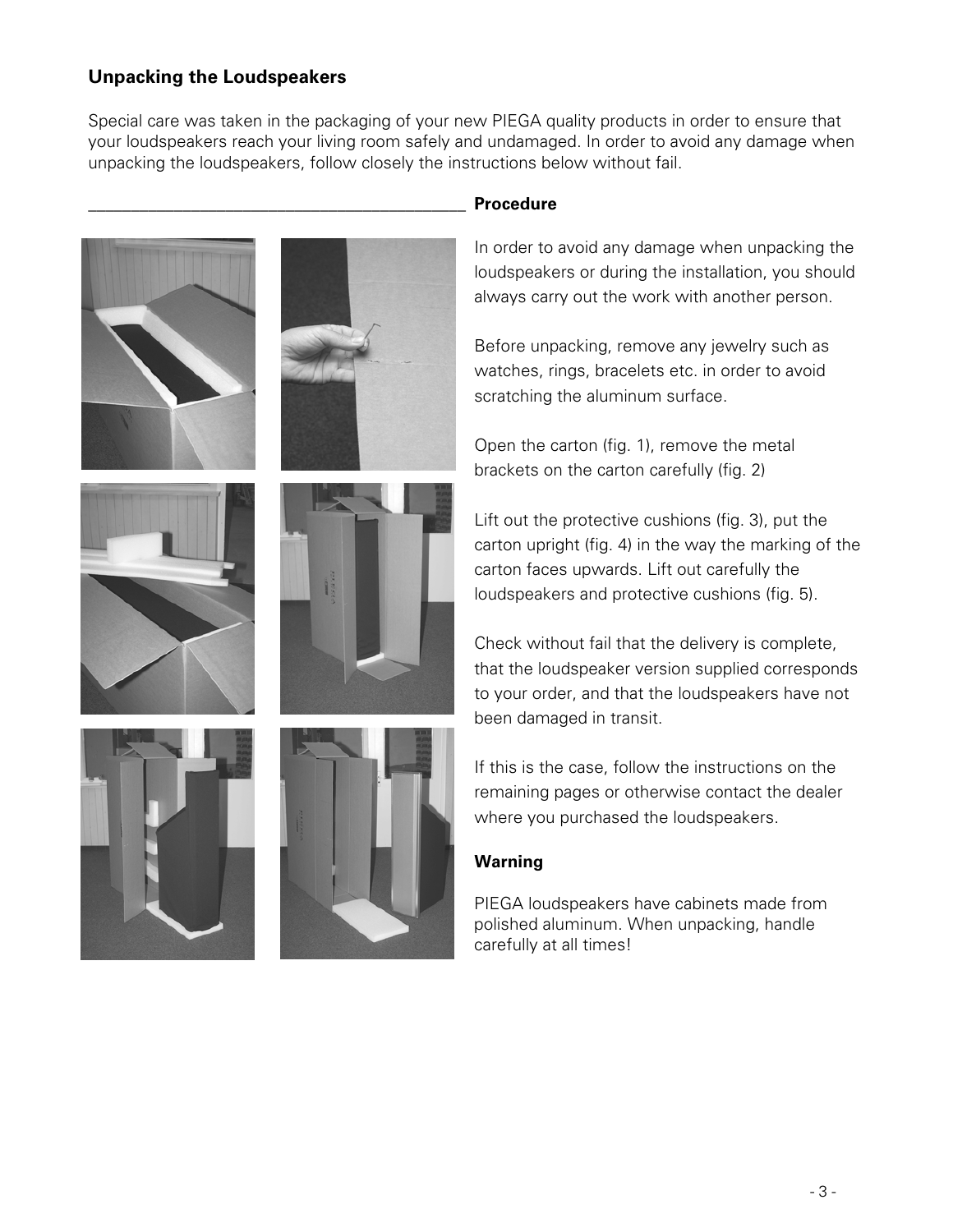# **Positioning and Connecting the Loudspeakers**

Perfect sound quality depends on the correct positioning and alignment of the loudspeakers. For stereo operation, the best results are achieved using the <<stereo triangle>> layout. The MasterONE should be positioned as described below.

|                                                                | <b>Positioning</b>                                                                                                                                                                                                                                                                                      |
|----------------------------------------------------------------|---------------------------------------------------------------------------------------------------------------------------------------------------------------------------------------------------------------------------------------------------------------------------------------------------------|
|                                                                | The distances between the loudspeakers and the<br>point of listening form an isosceles triangle, Ratio<br>1:1.5, (e.g. two meters distance between the<br>speakers and three meters distance to the<br>listening position/stereo triangle)                                                              |
|                                                                | Turn the speakers approximately 10° inward<br>towards the desired point of listening                                                                                                                                                                                                                    |
|                                                                | Position in as clear a space as possible with<br>clearance at the back and the sides                                                                                                                                                                                                                    |
|                                                                | Recommended wall distance min. 50 cm                                                                                                                                                                                                                                                                    |
|                                                                | To isolate your loudspeakers from the floor, please<br>use spikes or pucks with a similar effect.                                                                                                                                                                                                       |
|                                                                | <b>Connecting the Loudspeakers</b>                                                                                                                                                                                                                                                                      |
| + Plus Mid-Hi<br>- Minus Mid-Hi<br>- Minus Bass<br>+ Plus Bass | Ensure that the electronic components are<br>switched off before making the connection.<br>The PIEGA MasterONE should be run with a<br>sufficiently powerful amplifier with a good sound<br>quality.                                                                                                    |
|                                                                | Contact your dealer if you are unsure whether the<br>amplifier is powerful enough.                                                                                                                                                                                                                      |
|                                                                | Ideally, use the OPUS 1 loudspeaker cable<br>(optional) as this is optimized to the sound of<br>PIEGAs coaxial system.                                                                                                                                                                                  |
|                                                                | Ensure the poles are connected correctly: The plus<br>pole of the loudspeaker (red socket) must be<br>connected with the plus pole of the<br>amplifier/control system, the minus pole of the<br>loudspeaker (black socket) must be connected<br>with the minus pole of the amplifier/control<br>system. |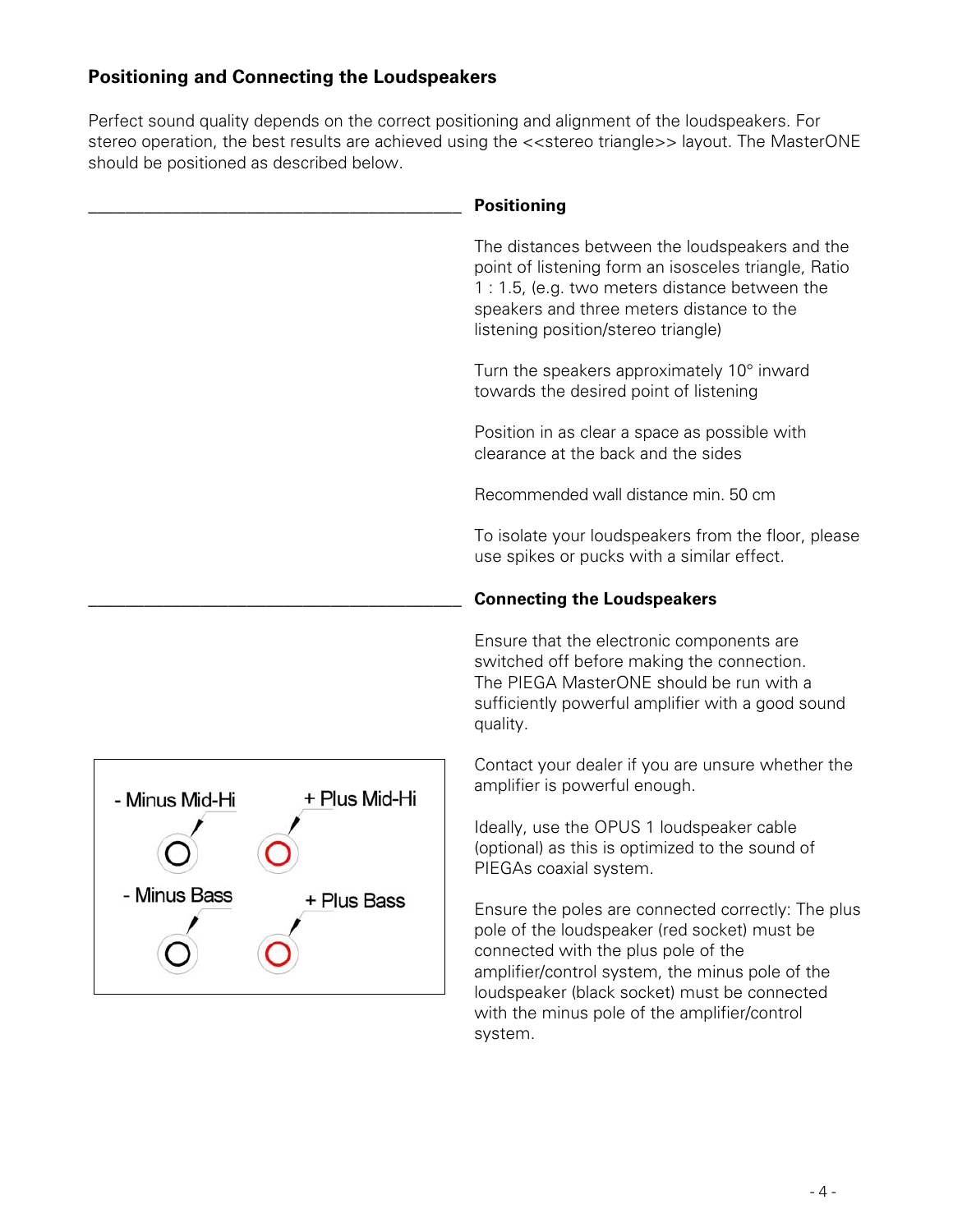### **PIEGA – Room adjustment**

The rocker switch provided at the back of the housing enables you to optimally adjust the MasterONE to the acoustics of the room it is placed in. Starting from position  $N =$  Normal, the PIEGA room adjustment feature allows you to adjust the level for the bass, midrange and treble. Ensure that the controller settings on both loudspeakers are the same.



### \_\_\_\_\_\_\_\_\_\_\_\_\_\_\_\_\_\_\_\_\_\_\_\_\_\_\_\_\_\_\_\_\_\_\_\_\_\_\_\_\_ **Room adjustment**

The three rocker switches at the back of the bass housing (viewed from the back) have the following functions:

First switch on the left **Bass range**: **Up** position = Normal position **Down** position = Bass signal reduced. This position should be selected if the room tends to produce a "drone effect" and the sound is too bassy.

Second switch in the middle **Midrange: Up** position = Normal position **Middle** position = Midrange reduced by 2dB. This position must be selected if the room is reverberant and has little damping and / or the listening distance to the loudspeakers is less than 2 meters.

**Down** position = Midrange raised by 2dB. This position must be selected if the room is severely damped.

# Third switch on the right **Treble range:**

**Up** position = Normal position

**Middle** position = Treble reduced by 2 dB. This position must be selected if the room is reverberant and has little damping and / or the listening distance to the loudspeakers is less than 2 meters.

**Down** position = Midrange raised by 2dB. This position must be selected if the room is severely dampened and the listening distance to the loudspeakers is less than 5 meters.

These recommended settings offer excellent results in most rooms. However, other settings that are different to these recommendations may be ideal depending on the acoustics of the room and personal taste. Test the different possibilities or contact PIEGA customer service for further questions.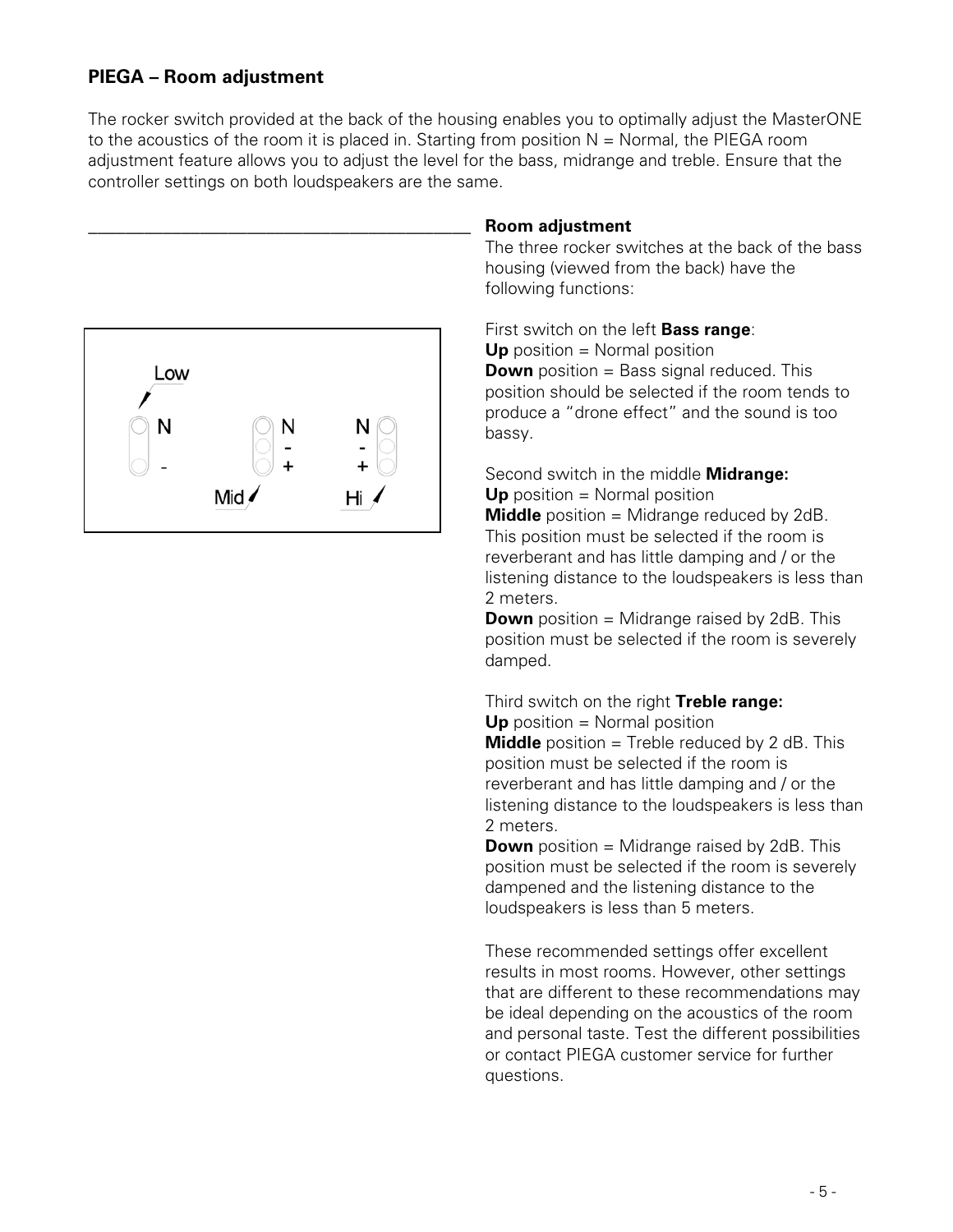# **Running in the Loudspeakers**

After production, the MasterONE is subjected to a rigorous measurement and listening tests.

As a loudspeaker is basically a mechanical transducer consisting of several different components, the individual elements must be run in during the initial weeks. This will ensure that the sound quality potential of your loudspeakers is fully utilized. You will definitely notice the resulting improvement in sound.

| <b>Recommendations</b>                                                                                                                                                                                                  |
|-------------------------------------------------------------------------------------------------------------------------------------------------------------------------------------------------------------------------|
| In the first days and weeks listen only at normal<br>volume.<br>Avoid very high volume levels during initial phase.                                                                                                     |
| Listen to a wide range of programme material.                                                                                                                                                                           |
| <b>Limit range</b>                                                                                                                                                                                                      |
| The recommended amplifier output is up to 250<br>Watt. It must be ensured that the volume must<br>only be turned up far enough for the ear to register<br>an overload.                                                  |
| If the loudspeaker chassis become damaged after<br>a long period of overload, this can be detected<br>beyond any doubt by PIEGA service technicians. In<br>these cases, PIEGA is not liable for any warranty<br>claims. |
| <b>Note</b>                                                                                                                                                                                                             |
| Excessively loud music can damage your health.                                                                                                                                                                          |

Listen to music at an acceptable volume level for the sake of your health.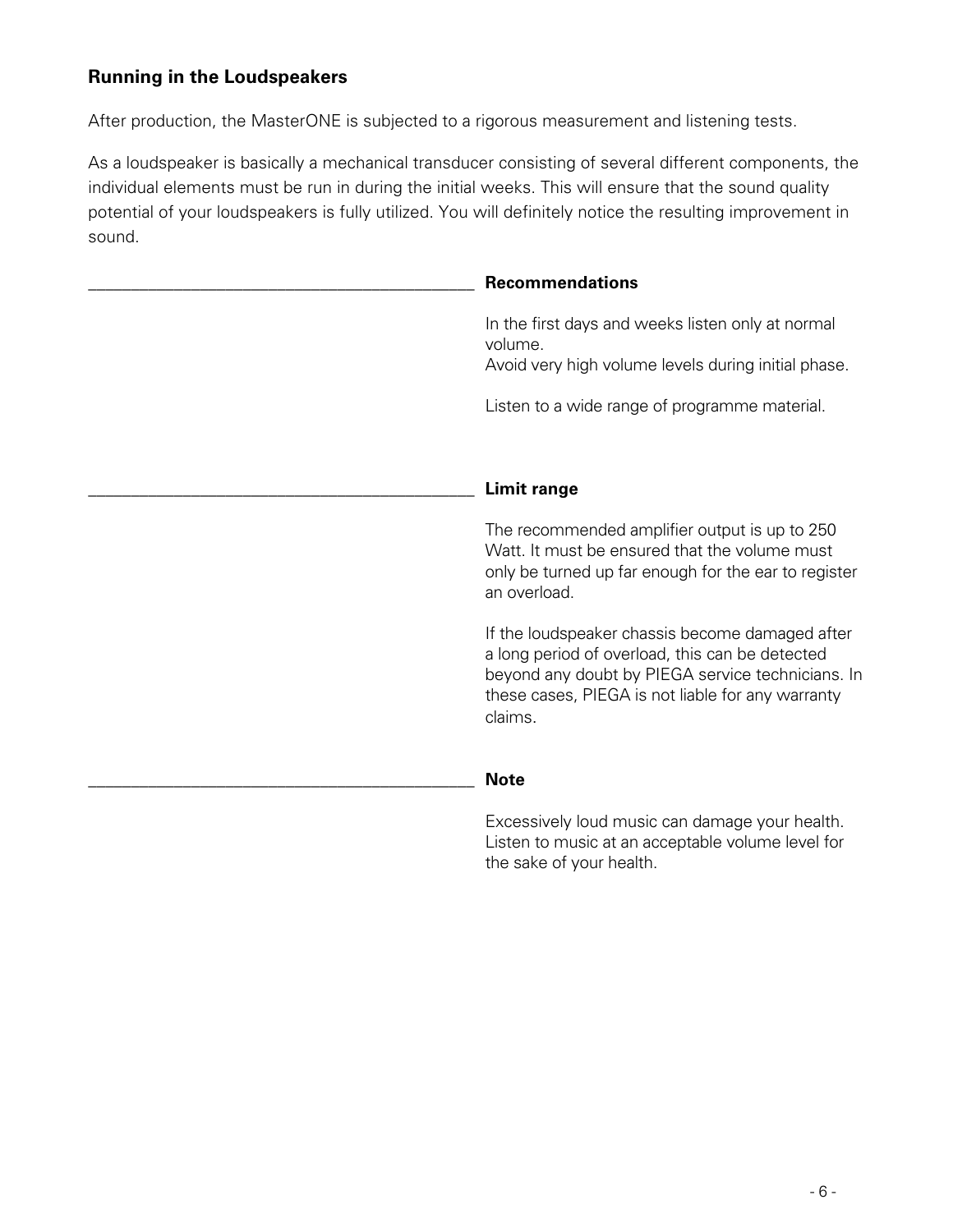# **Daily Use**

From development to production, right down to quality testing, PIEGA only uses materials and components of the highest quality. Your new PIEGA loudspeakers are provided with a polished aluminum surface. Although this material is not very sensitive, it should be treated with due care.

#### \_\_\_\_\_\_\_\_\_\_\_\_\_\_\_\_\_\_\_\_\_\_\_\_\_\_\_\_\_\_\_\_\_\_\_\_\_\_\_\_\_ **Care instructions**

Clean the surfaces of the PIEGA loudspeakers with a soft, fluff-free cloth. If necessary use a soft cloth sprayed with a little mild window cleaner. A soft, fluff-free cloth that is slightly moistened is ideal for cleaning the wrinkle finish. Modern fine quality microfiber cloth is particularly suitable.

Never use solvents to clean your PIEGA loudspeakers

Never use abrasive detergents or any agents with abrasive ingredients

#### \_\_\_\_\_\_\_\_\_\_\_\_\_\_\_\_\_\_\_\_\_\_\_\_\_\_\_\_\_\_\_\_\_\_\_\_\_\_\_\_\_ **Warnings**

Do not remove the front cover

To avoid damage, take great care when children are close to the loudspeakers

#### \_\_\_\_\_\_\_\_\_\_\_\_\_\_\_\_\_\_\_\_\_\_\_\_\_\_\_\_\_\_\_\_\_\_\_\_\_\_\_\_\_ **Attention**

On no account touch the tweeter- or midrange foil of your loudspeaker.